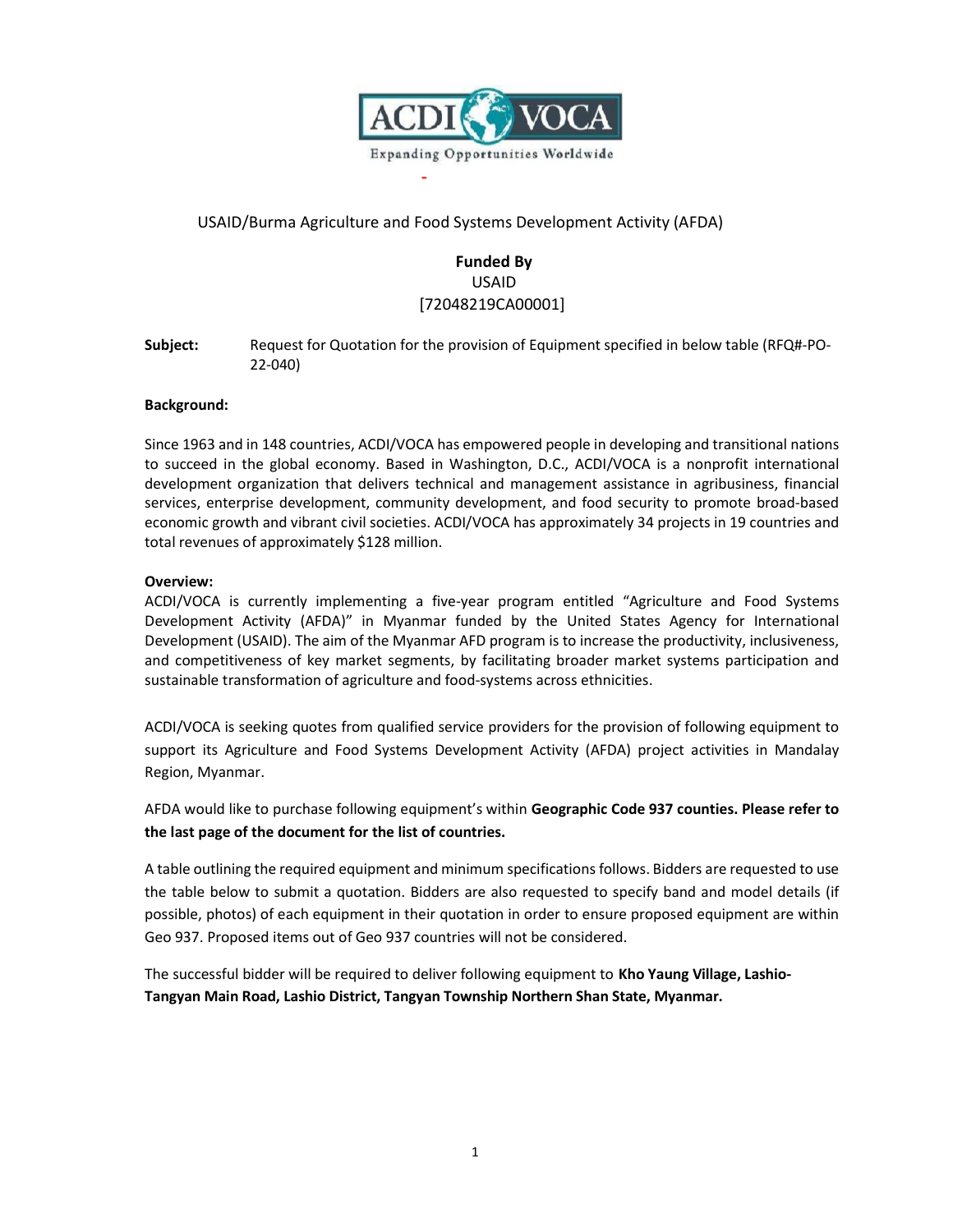| Qty                   | <b>Proposed Equipment (Generic Description)</b>                                                                     | <b>Unit price</b> | Warranty<br><b>Information</b> |
|-----------------------|---------------------------------------------------------------------------------------------------------------------|-------------------|--------------------------------|
|                       | Please see below Annex for detailed equipment's specification and<br>required quantity.                             |                   |                                |
|                       | <b>NOTE:</b>                                                                                                        |                   |                                |
|                       | The specifications to be stated here should be the actual ones related<br>to the Model of equipment being proposed. |                   |                                |
|                       | Please DO NOT copy and paste here the specifications as provided in<br>the attached Annex.                          |                   |                                |
|                       | Please note that any quotation from local suppliers should be in MMK<br>not in USD.                                 |                   |                                |
| <b>Conditions</b>     |                                                                                                                     |                   |                                |
| Delivery time         |                                                                                                                     |                   |                                |
| <b>Payment Terms</b>  |                                                                                                                     |                   |                                |
| <b>Price Validity</b> |                                                                                                                     |                   |                                |
|                       | Stock availability in the country at the time submitting quotes                                                     |                   |                                |
|                       | Country origin of proposed items                                                                                    |                   |                                |
|                       | After sales support information                                                                                     |                   |                                |

All quotes provided should meet the specification(s) listed, and abide by the following for the criterion listed, which shall be used in evaluating the eligible and the best bidder:

- Adherence to specifications listed in the Response to Request for Quotes below (*The actual specifications to be provided for the Model of equipment being proposed).*
- *DO NOT copy and paste the specifications as provided in the attached Annex*
- Past performance under similar/related purchase orders, through a review of contracts, Local Purchase Orders or such related information and references from organizations supplied in the past
- **Proof of items and ability to supply which shall be verified prior to Purchase order**
- Warranty information
- **Price proposal (reasonable and complete; inclusive of delivery/transport to DESTINATION**

#### **OTHER REQUIREMENTS:**

- Document Submission To: ACDI/VOCA Office, Yangon, Myanmar
- **Wire Banking Information: Wire Transfer only**

# **RFQ RELEASE DATE:**

Date: 17<sup>th</sup> Jun 2022

#### **QUOTE SUBMISSION DEADLINE:**

Date: 18<sup>th</sup> Time: 5:30 PM Myanmar time

#### **QUESTION/ INQUIRY SUBMISSION DEADLINE:**

Date: 12<sup>th</sup> Time: 5:30 PM Myanmar Time

Quote(s) shall be submitted in writing to: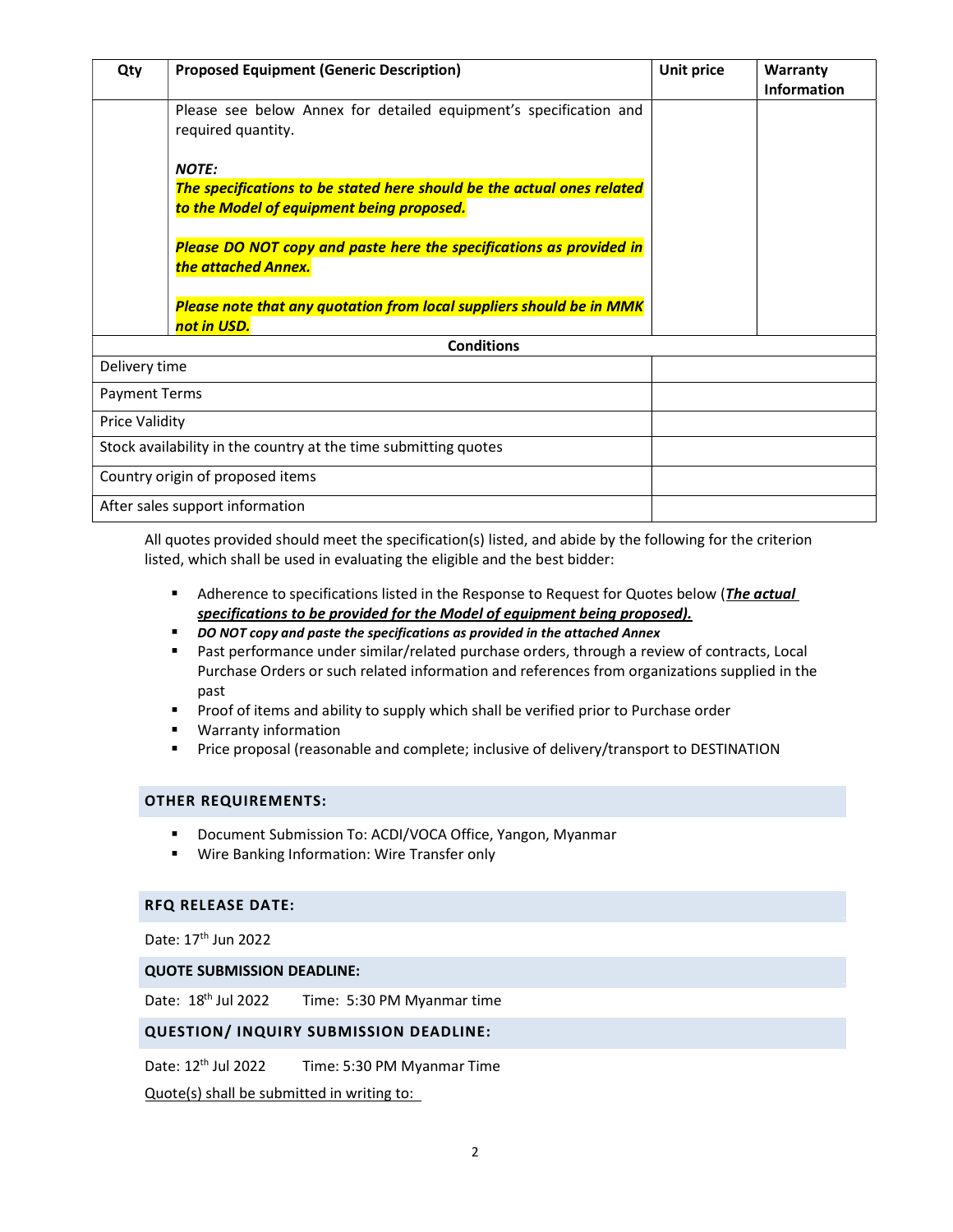Name: Win Naing

Address: No.40, Aurora Business Tower, Industrial Road 1, Bahan Township, Yangon, Myanmar

Email: grantsprocurement@acdivocamm.org;

Phone: 09 260625233

# **SPECIAL CONDITIONS**

#### **SOURCE AND NATIONALITY INFORMATION**

ACDI/VOCA retains the right to request an original certificate of source for any service being procured under this RFQ. No service may be provided from a prohibited source and must be available in country at the time of purchase.

## **VALIDITY OF QUOTES**

Quotes submitted shall remain open for acceptance for a minimum of 30 days from the last date specified for receipt of quotes. The selected Bidder(s) shall provide services requested at the quoted prices for the delivery/performance period specified in this RFQ.

## **BASIS OF SELECTION**

Bidders should provide their lowest competitive quotes. All Bidders will be notified in writing should there be a significant change to the listed requirements. A Purchase Order will be issued to the responsible Bidder that is judged to be most advantageous to ACDI/VOCA in terms of quality of service, delivery schedule and cost. ACDI/VOCA may accept any item/service or group of items of a bid. ACDI/VOCA reserves the right to make an award on any item/service for a quantity less than the quantity stated, at the unit prices quoted.

ACDI/VOCA may reject any quote that is determined to be nonresponsive. A responsive quote is one that complies with all terms and conditions of the RFQ. A quote must be complete, signed by an authorized signatory and delivered no later than the submission time and date indicated on the first page of this RFQ. ACDI/VOCA may reserve the right to waive any minor discrepancies in a quote.

This RFQ does not legally obligate ACDI/VOCA to award a contract. ACDI/VOCA reserves the right to fund/award any or none of the submitted quotes. No commitment is made, either expressed or implied, to compensate Bidders for costs incurred in the preparation and submission of their quotes.

#### ANTI-TERRORISM CERTIFICATION

The Bidder, to the best of its current knowledge, did not provide within the previous 10 years, and will take all reasonable steps to ensure that it does not and will not knowingly provide, material support or resources to any individual or entity that commits, attempts to commit, advocates, facilitates, or participates in terrorist acts, or has committed, attempted to commit, facilitated, or participated in terrorist acts.

The Bidder also verifies that it does not appear on 1) the website of the Excluded Party List: https://www.sam.gov or 2) the website of the United Nations Security (UNSC) sanctions committee established under UNSC Resolution 1267 (1999) (the "1267 Committee"): http://www.un.org/sc/committees/1267/aq\_sanctions\_list.shtml and 3)The Office of Foreign Assets Control Specially Designated Nationals and Blocked Persons List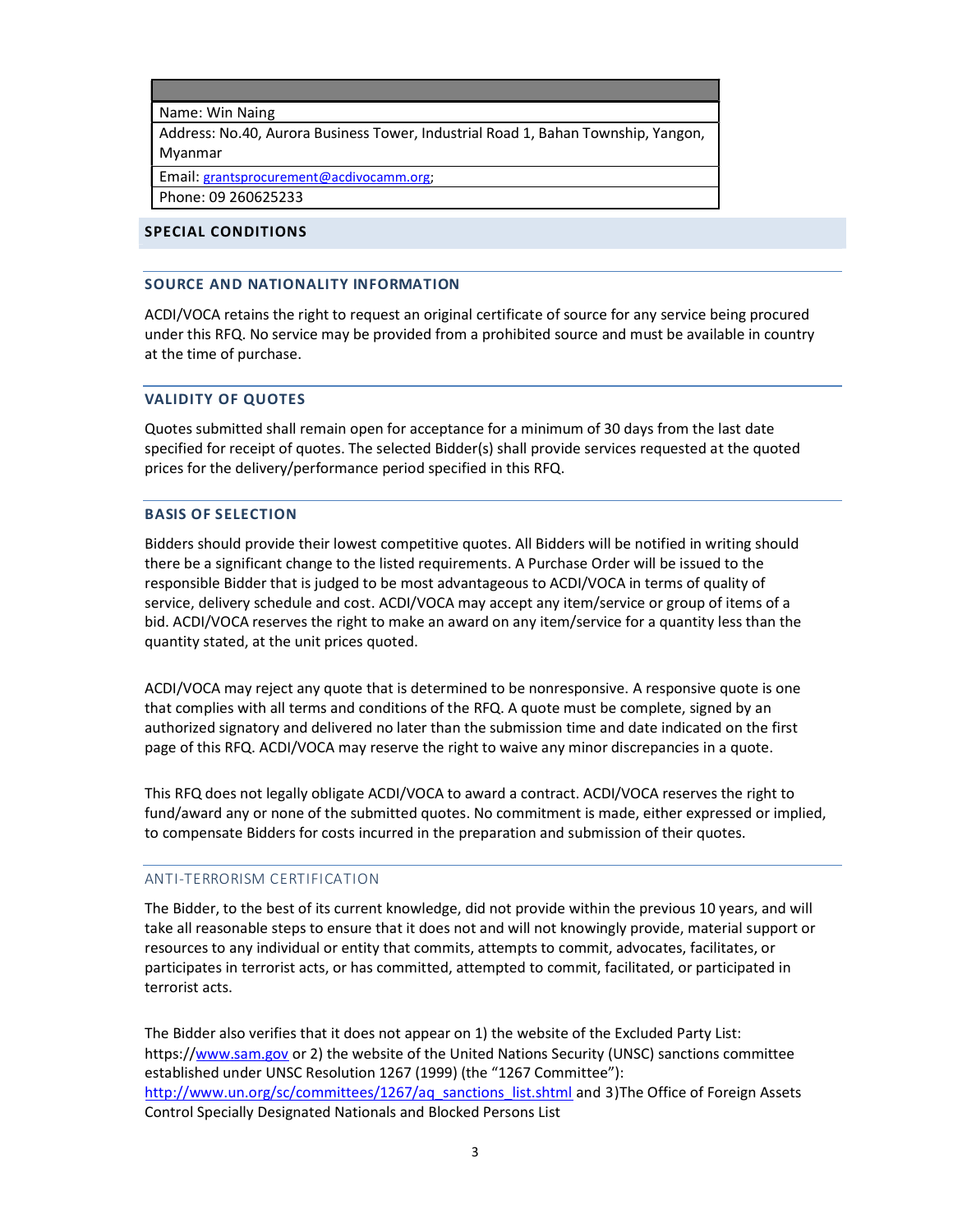# **RESPONSE TO REQUEST FOR QUOTES**

#### **ONLY ELECTRONIC SUBMISSIONS WILL BE CONSIDERED**

The following quote is submitted in response to the RFQ from ACDI/VOCA for the following items. This quote takes into consideration any additional specifications listed on page one (1) of the RFQ.

#### ITEM DESCRIPTION

- **WRITTEN DESCRIPTION**
- **TABLE WITH DETAILED SPECIFICATIONS**

# **DELIVERY OF THE ABOVE ITEMS (INCLUDE TRANSPORTATION COSTS) TO THE FOLLOWING LOCATION:**

**Kho Yaung Village, Lashio-Tangyan Main Road, Lashio District, Tangyan Township Northern Shan State, Myanmar.**

#### **ANTI-TERRORISM CERTIFICATION**

The Bidder, to the best of its current knowledge, did not provide within the previous 10 years, and will take all reasonable steps to ensure that it does not and will not knowingly provide, material support or resources to any individual or entity that commits, attempts to commit, advocates, facilitates, or participates in terrorist acts, or has committed, attempted to commit, facilitated, or participated in terrorist acts.

The Bidder also verifies that it does not appear on 1) the website of the Excluded Party List: https://www.sam.gov; 2) the website of the United Nations Security (UNSC) sanctions committee established under UNSC Resolution 1267 (1999) (the "1267 Committee"):

http://www.un.org/sc/committees/1267/aq\_sanctions\_list.shtml, and 3) The Office of Foreign Assets Control Specially Designated Nationals and Blocked Persons List http://www.treasury.gov/ofac/downloads/t11sdn.pdf

The undersigned declares that he or she is authorized to sign on behalf of the company named above and to bind the company to all conditions and provisions stated in the original RFQ document from ACDI/VOCA.\*

\_\_\_\_\_\_\_\_\_\_\_\_\_\_\_\_ \_\_\_\_\_\_\_\_\_\_\_\_\_\_\_ \_\_\_\_\_\_\_\_\_\_\_\_\_\_\_\_\_\_\_\_\_ \_\_\_\_\_\_\_\_\_\_\_\_\_

This quote is valid for XX days

Printed Name Title Signature Signature Date

\*This form is for the convenience of the Bidder. Should the Bidder choose to present this information in another format, this cover page must be presented and signed to signify consent as identified above.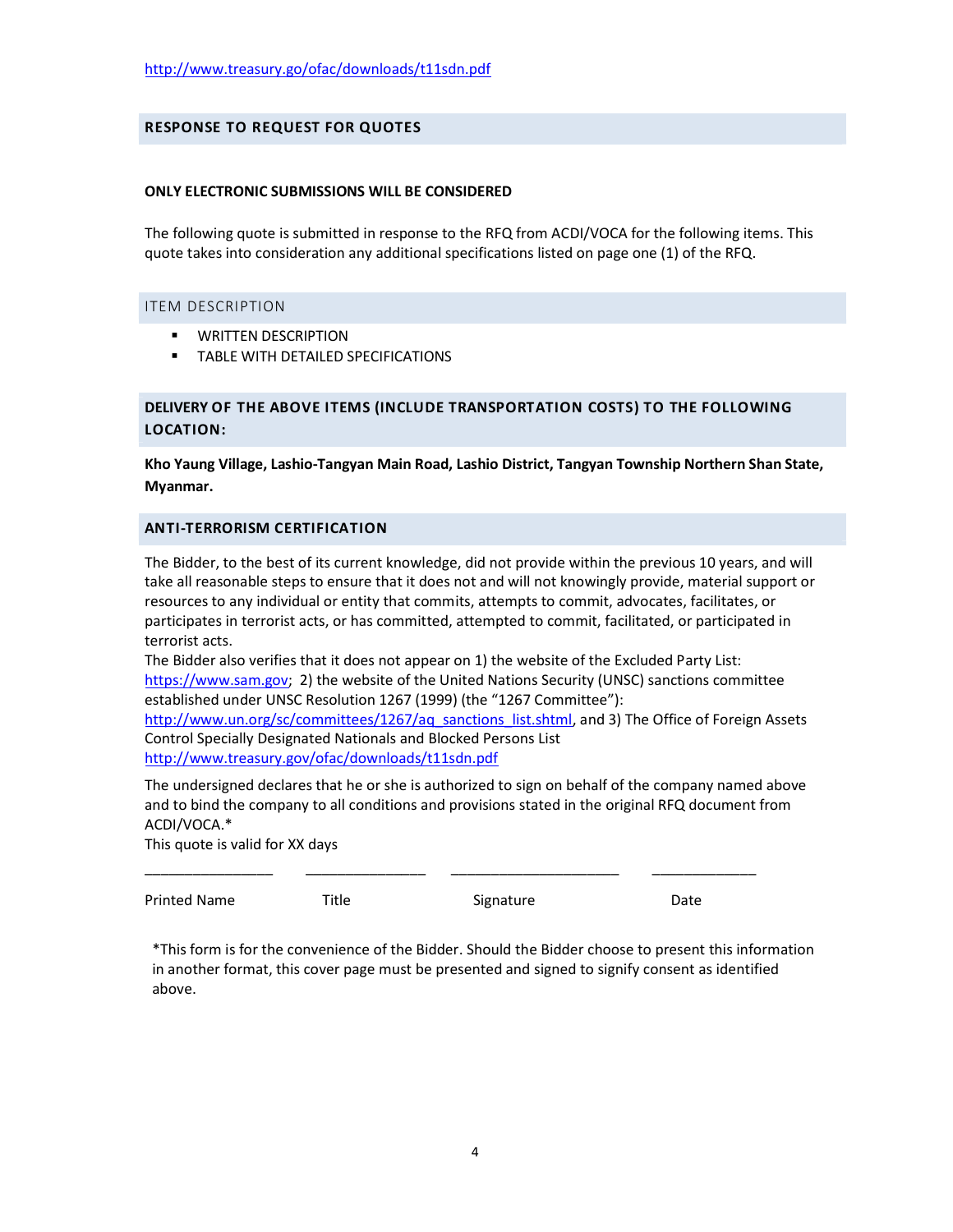## **The list of countries under Geographic Code 937**

Code 937 is defined as the **United States**, **the cooperating/recipient country**, **developing countries** other than **advanced developing countries** and excluding **prohibited sources**. USAID maintains a list of developing countries, advanced developing countries and prohibited sources which will be available in USAID's Automated Directives System, ADS 310.

# List of **Developing Countries as per** ADS 310

| Afghanistan              | Gambia, The           | Mvanmar               |
|--------------------------|-----------------------|-----------------------|
| Bangladesh               | Guinea                | Nepal                 |
| Benin                    | Guinea-Bisau          | Niger                 |
| Burkina Faso             | Haiti                 | Rwanda                |
| Burundi                  | Kenya                 | Sierra Leone          |
| Cambodia                 | Korea, Dem Rep.       | Somalia               |
| Central African Republic | Kyrgyz Republic       | Tajikistan            |
| Chad                     | Liberia               | Tanzania              |
| Comoros                  | Madagascar            | Togo                  |
| Congo, Dem. Rep          | Malawi                | Uganda                |
| Eritrea                  | Mali                  | Zimbabwe              |
| Ethiopia                 | Mozambique            |                       |
| Angola                   | India                 | São Tomé and Principe |
| Armenia                  | Iraq                  | Senegal               |
| Belize                   | Kirihati              | Solomon Islands       |
| Bhutan                   | Kosovo                | Sri Lanka             |
| Bolivia                  | Lao PDR               | Sudan                 |
| Cameroon                 | Lesotho               | Swaziland             |
| Cape Verde               | Marshall Islands      | Syrian Arab Republic  |
| Congo, Rep.              | Mauritania            | Timor-Leste           |
| Côte d'Ivoire            | Micronesia, Fed. Sts. | Tonga                 |
| Diibouti                 | Moldova               | Turkmenistan          |
| Egypt, Arab Rep.         | Mongolia              | Tuvalu                |
| El Salvador              | Morocco               | Ukraine               |
| Fiji                     | Nicaragua             | Uzbekistan            |
| Georgia                  | Nigeria               | Vanuatu               |
| Ghana                    | Pakistan              | Vietnam               |
| Guatemala                | Papua New Guinea      | West Bank and Gaza    |
| Guyana                   | Paraguay              | Yemen, Rep.           |
| Honduras                 | Philippines           | Zambia                |
| Indonesia                | Samoa                 |                       |

310maa\_020612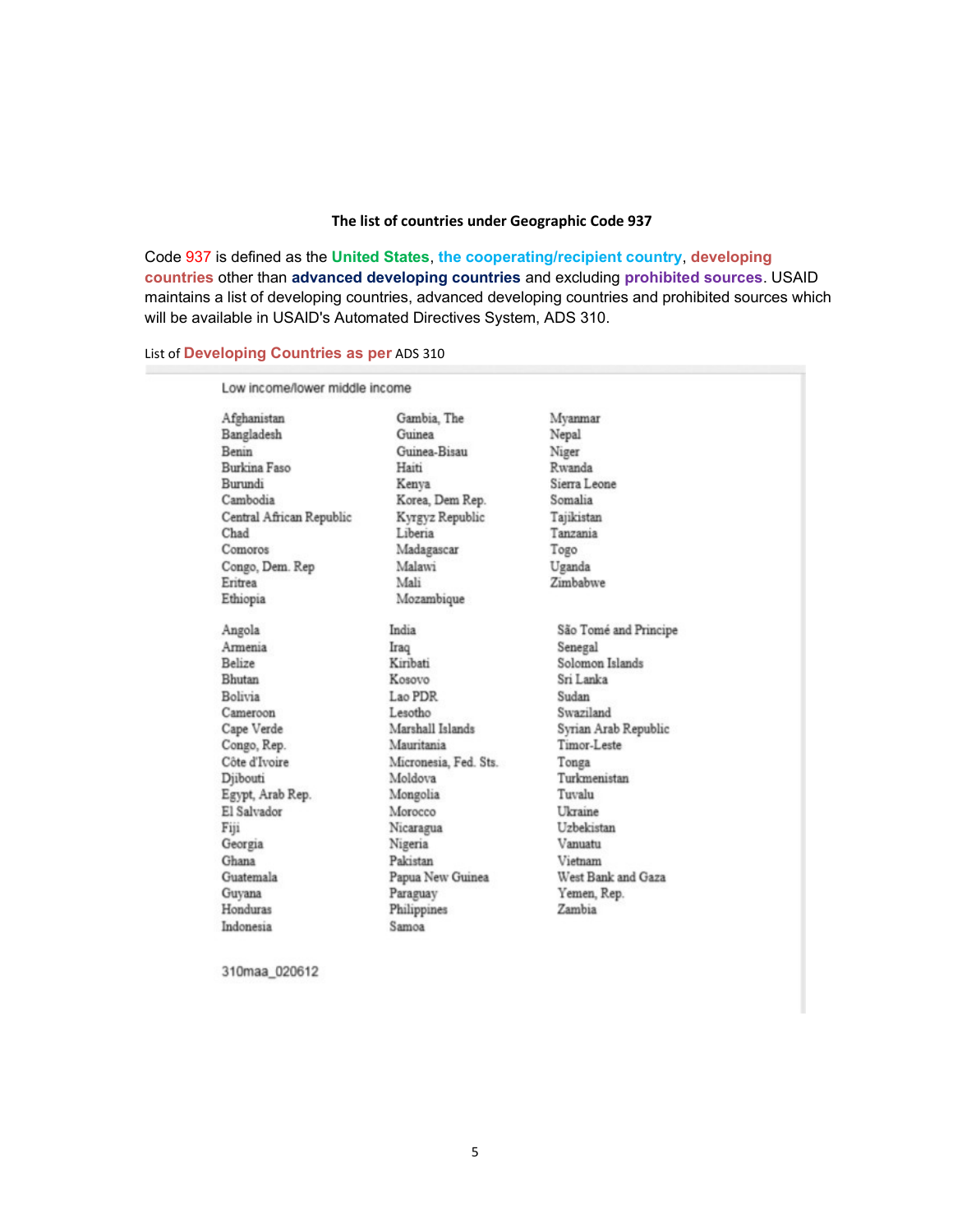| <b>No</b>      | <b>Technical Specification</b>                                                                                                                                                                                                                                                                                                                                                                                                                                                                                                                                                                                                                                                                                                                               |                |
|----------------|--------------------------------------------------------------------------------------------------------------------------------------------------------------------------------------------------------------------------------------------------------------------------------------------------------------------------------------------------------------------------------------------------------------------------------------------------------------------------------------------------------------------------------------------------------------------------------------------------------------------------------------------------------------------------------------------------------------------------------------------------------------|----------------|
|                |                                                                                                                                                                                                                                                                                                                                                                                                                                                                                                                                                                                                                                                                                                                                                              |                |
|                | <b>For Existing Building</b>                                                                                                                                                                                                                                                                                                                                                                                                                                                                                                                                                                                                                                                                                                                                 |                |
| $\mathbf{1}$   | Green tea fixation machine complete with biomass burner and leaf conveyor Output<br>capacity 200kg/h. Inside drum in stainless steel aisi 304. Heat, ventilation and rotating<br>speed adjustable from a centralised control panel. Air moisture inside the fixation unit<br>controlled (combination of hot air inlet, ventilation and exhaust air). Connected to a<br>stainless steel aisi304 leaf conveyor belt with wide hopper for easy loading of tea leaves.<br>Dust and water resistance at least IP54 (All parts washable with water hose). Hot air is<br>provided to the fixation unit by an indirect fired heater (provided) working with wood, coal<br>and any dried organic matters and controlled from the centralised control panel. With feed | 1              |
|                | hopper or equivallent for easy manual feeding with biomass. long chimney for the<br>evacuation of smoke. All necessary protections for staff (from moving parts and electric<br>parts). a visible red general full stop button                                                                                                                                                                                                                                                                                                                                                                                                                                                                                                                               |                |
| $\overline{2}$ | Electric tea roller and shaper stainless steel table and bowl.                                                                                                                                                                                                                                                                                                                                                                                                                                                                                                                                                                                                                                                                                               | 1              |
|                | Bowl diameter ~350mm for a capacity up to 10kg/h manual feeding and manual<br>pressure adjustment. Control panel with control/command of rotating speed and<br>rolling duration                                                                                                                                                                                                                                                                                                                                                                                                                                                                                                                                                                              |                |
| 3              | Electric tea roller and shaper stainless steel table and bowl.                                                                                                                                                                                                                                                                                                                                                                                                                                                                                                                                                                                                                                                                                               | $\overline{2}$ |
|                | Bowl diameter ~550mm for a capacity up to 50kg/h manual feeding and manual<br>pressure adjustment. Control panel with control/command of rotating speed and<br>rolling duration.                                                                                                                                                                                                                                                                                                                                                                                                                                                                                                                                                                             |                |
| 4              | <b>Electric Tea mass seperator and sifter</b>                                                                                                                                                                                                                                                                                                                                                                                                                                                                                                                                                                                                                                                                                                                | 1              |
|                | Output 500kg/h With roller gear to break up tea mass (after rolling) and vibrating                                                                                                                                                                                                                                                                                                                                                                                                                                                                                                                                                                                                                                                                           |                |
|                | stainless steel sieve (aisi304) to separate tea leaves according to thickness into 2                                                                                                                                                                                                                                                                                                                                                                                                                                                                                                                                                                                                                                                                         |                |
|                | categories. Wide feeding hopper for easy loading of tea mass. Dust and water<br>resistance at least IP54 (All parts washable with water hose).                                                                                                                                                                                                                                                                                                                                                                                                                                                                                                                                                                                                               |                |
| 5              | Batch tea leaf dryer with biomass gasifier burner                                                                                                                                                                                                                                                                                                                                                                                                                                                                                                                                                                                                                                                                                                            | 1              |
|                | Capacity ~110kg/batch.                                                                                                                                                                                                                                                                                                                                                                                                                                                                                                                                                                                                                                                                                                                                       |                |
|                | Stainless steel aisi304 trays.                                                                                                                                                                                                                                                                                                                                                                                                                                                                                                                                                                                                                                                                                                                               |                |
|                | Ventilation (fan speed), hot air (temperature) and air moisture<br>(a proportion of exhaust air may be recirculated to control air                                                                                                                                                                                                                                                                                                                                                                                                                                                                                                                                                                                                                           |                |
|                | moisture) controlled from a centralised control panel. Drying                                                                                                                                                                                                                                                                                                                                                                                                                                                                                                                                                                                                                                                                                                |                |
|                | temperature up to 120°C. Dust and water resistance at least                                                                                                                                                                                                                                                                                                                                                                                                                                                                                                                                                                                                                                                                                                  |                |
|                | IP54 (All parts washable with water hose).                                                                                                                                                                                                                                                                                                                                                                                                                                                                                                                                                                                                                                                                                                                   |                |
|                | Hot air is provided to the drier by an indirect fired heater<br>(provided) working with wood, coal and any dried organic                                                                                                                                                                                                                                                                                                                                                                                                                                                                                                                                                                                                                                     |                |
|                | matters and controlled from the centralised control panel. With                                                                                                                                                                                                                                                                                                                                                                                                                                                                                                                                                                                                                                                                                              |                |
|                | feed hopper or equivallent for easy manual feeding with                                                                                                                                                                                                                                                                                                                                                                                                                                                                                                                                                                                                                                                                                                      |                |
|                | biomass. long chimney for the evacuation of smoke                                                                                                                                                                                                                                                                                                                                                                                                                                                                                                                                                                                                                                                                                                            |                |
| 6              | Double pan tea roaster<br>Output 70-80kgs per hour                                                                                                                                                                                                                                                                                                                                                                                                                                                                                                                                                                                                                                                                                                           | 4              |
|                | protection index IP54minimum                                                                                                                                                                                                                                                                                                                                                                                                                                                                                                                                                                                                                                                                                                                                 |                |
|                | Pans in stainless steel aisi 304                                                                                                                                                                                                                                                                                                                                                                                                                                                                                                                                                                                                                                                                                                                             |                |
|                | Stepless speed regulation of pan rotation speed                                                                                                                                                                                                                                                                                                                                                                                                                                                                                                                                                                                                                                                                                                              |                |
|                | Pan diameter ~84cm pan depth ~34cm<br>electric powered heating 19.5 kw minimum. Regulation of                                                                                                                                                                                                                                                                                                                                                                                                                                                                                                                                                                                                                                                                |                |
|                | temperature and rotating speed from control panel.                                                                                                                                                                                                                                                                                                                                                                                                                                                                                                                                                                                                                                                                                                           |                |
| 7              | Rotating drum tea dryer with biomass burner                                                                                                                                                                                                                                                                                                                                                                                                                                                                                                                                                                                                                                                                                                                  | 4              |
|                | Capacity ~50kg/h                                                                                                                                                                                                                                                                                                                                                                                                                                                                                                                                                                                                                                                                                                                                             |                |
|                | inside drum in stainless steel. Ventilation, hot air and exhaust<br>air and rotating speed controlled from a centralised control                                                                                                                                                                                                                                                                                                                                                                                                                                                                                                                                                                                                                             |                |
|                | panel. Rotating speed ~25-30rpm. Dust and water resistance at                                                                                                                                                                                                                                                                                                                                                                                                                                                                                                                                                                                                                                                                                                |                |
|                | least IP54 (All parts washable with water hose).                                                                                                                                                                                                                                                                                                                                                                                                                                                                                                                                                                                                                                                                                                             |                |
|                | Hot air is provided to the drier by an indirect fired heater                                                                                                                                                                                                                                                                                                                                                                                                                                                                                                                                                                                                                                                                                                 |                |
|                | (provided) working with wood, coal and any dried organic<br>matters and controlled from the centralised control panel. With                                                                                                                                                                                                                                                                                                                                                                                                                                                                                                                                                                                                                                  |                |
|                | feed hopper or equivallent for easy manual feeding with                                                                                                                                                                                                                                                                                                                                                                                                                                                                                                                                                                                                                                                                                                      |                |
|                | biomass. long chimney for the evacuation of smoke                                                                                                                                                                                                                                                                                                                                                                                                                                                                                                                                                                                                                                                                                                            |                |
| 8              | <b>Electric tea leaves sorter</b><br>Capacity ~200kg/h                                                                                                                                                                                                                                                                                                                                                                                                                                                                                                                                                                                                                                                                                                       | 1              |
|                | For finished tea grading.                                                                                                                                                                                                                                                                                                                                                                                                                                                                                                                                                                                                                                                                                                                                    |                |
|                | Four layer vibrating sieves. Wide hopper for easy feeding with                                                                                                                                                                                                                                                                                                                                                                                                                                                                                                                                                                                                                                                                                               |                |
|                | tea leaves                                                                                                                                                                                                                                                                                                                                                                                                                                                                                                                                                                                                                                                                                                                                                   |                |
|                | All parts in contact with tea in stainless steel aisi 304.<br>Dust and water resistance at least IP54 (All parts washable with                                                                                                                                                                                                                                                                                                                                                                                                                                                                                                                                                                                                                               |                |
|                | water hose).                                                                                                                                                                                                                                                                                                                                                                                                                                                                                                                                                                                                                                                                                                                                                 |                |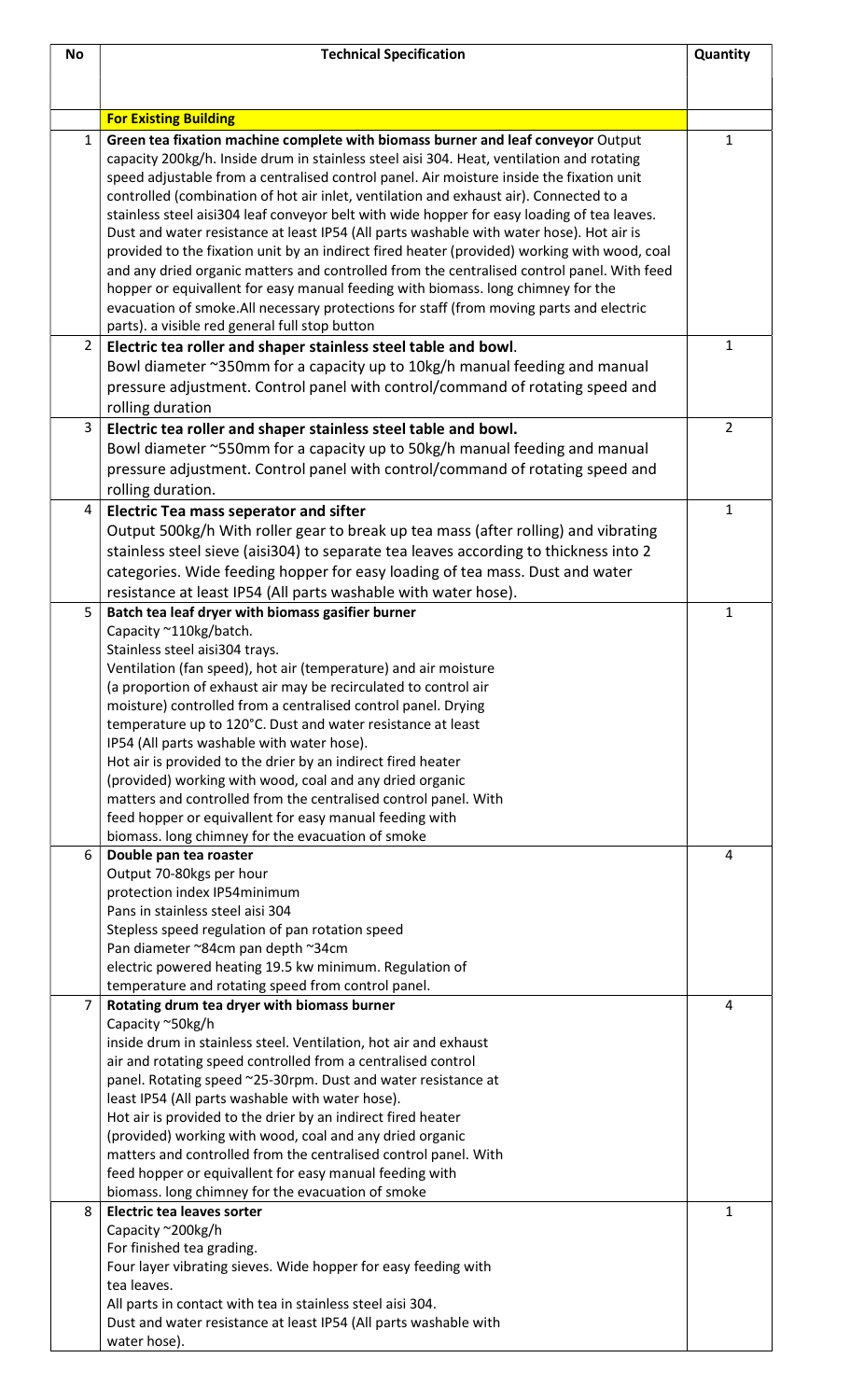|    | <b>For existing factory</b>                                                                 |                |
|----|---------------------------------------------------------------------------------------------|----------------|
| 9  | <b>Electric tea fermenting chamber</b>                                                      | 3              |
|    | 350kg per cycle. Control & monitoring of ventilation, moisture and temperature from a       |                |
|    | centralised control panel. Programmable drying cycles (air moisture, temperature and        |                |
|    | durations). Trays and drying chamber in stainless steel aisi304. Good thermal insulation of |                |
|    | chamber walls & doors. Dust and water resistance at least IP54 (All parts washable with     |                |
|    | water hose).                                                                                |                |
| 10 | Electric strip types tea shaping machine                                                    | 4              |
|    | Capacity 20kg/h                                                                             |                |
|    | to make the rolled tea in strip types before drying. Manual                                 |                |
|    | feeding.                                                                                    |                |
|    | contact parts in stainless steel. Dust and water resistance at                              |                |
|    | least IP54 (All parts washable with water hose).                                            |                |
| 11 | Tea leaf dryer and baking machine                                                           | 3              |
|    | Capacity ~60kg/batch.                                                                       |                |
|    |                                                                                             |                |
|    | Drying tray diameter ~110cm in stainless steel aisi304. Good                                |                |
|    | thermal insulation of stove walls & doors. Rotation of trays ~5-                            |                |
|    | 10rpm.                                                                                      |                |
|    | Control and monitoring of temperature & ventilation (fan                                    |                |
|    | speed) and exhaust air from the control panel. Drying                                       |                |
|    | temperature up to 120°C.                                                                    |                |
| 12 | <b>Electric tea leaves sorter</b>                                                           | 1              |
|    | Capacity ~200kg/h                                                                           |                |
|    | For finished tea grading.                                                                   |                |
|    | Four layer vibrating sieves. Wide hopper for easy feeding with                              |                |
|    | tea leaves.                                                                                 |                |
|    | All parts in contact with tea in stainless steel aisi 304.                                  |                |
|    | Dust and water resistance at least IP54 (All parts washable with                            |                |
|    | water hose).                                                                                |                |
| 13 | Tea winnowing machine                                                                       | $\mathbf{1}$   |
|    | output 400kg/h                                                                              |                |
|    | For grading of tea with air flow into 3 categories and dust                                 |                |
|    | removal.                                                                                    |                |
|    | All contact parts in stainless steel aisi304. Dust and water                                |                |
|    | resistance at least IP54 (All parts washable with water hose).                              |                |
|    | Wide hopper and hard wearing belt conveyor for easy feeding                                 |                |
|    | of the winnowing part. Vibrating conveyor belt to avoid feeding                             |                |
|    | tea blockages.                                                                              |                |
|    | Fan rotation speed and conveyor speed adjustable.                                           |                |
| 14 | <b>Tea roasting machine</b>                                                                 | $\overline{2}$ |
|    | Output capacity ~80kg/h protection index IP54 minimum. drum diameter ~70cm ~lenght          |                |
|    | ~100cm. Inside drum in stainless steel aisi 304. heat and rotating speed adjustable easy    |                |
|    | unloading with drum tilt and/or inversion of rotating direction. electric powered 20kW      |                |
|    | minimum                                                                                     |                |
| 15 | <b>Electric Tea ball forming machine</b>                                                    | $\mathbf{1}$   |
|    | ~100kg/batch.                                                                               |                |
|    | Presses tea leaves into cuboid shapes which are then self                                   |                |
|    | standing. Pressure and pressing time adjustable from the                                    |                |
|    | control panel.                                                                              |                |
|    | All contact parts in stainless steel aisi304. Dust and water                                |                |
|    | resistance at least IP54 (All parts washable with water hose).                              |                |
|    | All necessary protections for staff (from moving parts and                                  |                |
|    | electric parts). a visible red general full stop button.                                    |                |
| 16 | Electric Oolong tea ball breaking and sieving machine                                       | 1              |
|    | Output ~200kg/h                                                                             |                |
|    | Rotating drum in stainless steel aisi304. Dust and water                                    |                |
|    | resistance at least IP54 (All parts washable with water hose).                              |                |
|    | Rotating speed adjustable (~30rpm).                                                         |                |
|    | easy unloading with drum tilt and/or inversion of rotating                                  |                |
|    | direction.                                                                                  |                |
| 17 | <b>Electric Tea stem sorting machine</b>                                                    | $\mathbf{1}$   |
|    | output ~350kg/h                                                                             |                |
|    | To separate tea stems from leaves.                                                          |                |
|    | Easy loading.                                                                               |                |
|    |                                                                                             |                |
|    | 2 outlets (one for stem and one for leaves). At least 95% of                                |                |
|    | stem removal.                                                                               |                |
| 18 | Continuous tea leaf dryer with biomass gasifier burner                                      | 1              |
|    | Capacity ~140kg/h                                                                           |                |
|    | Ventilation (fan speed), hot air (temperature) and air moisture                             |                |
|    | (a proportion of exhaust air may be recirculated to control air                             |                |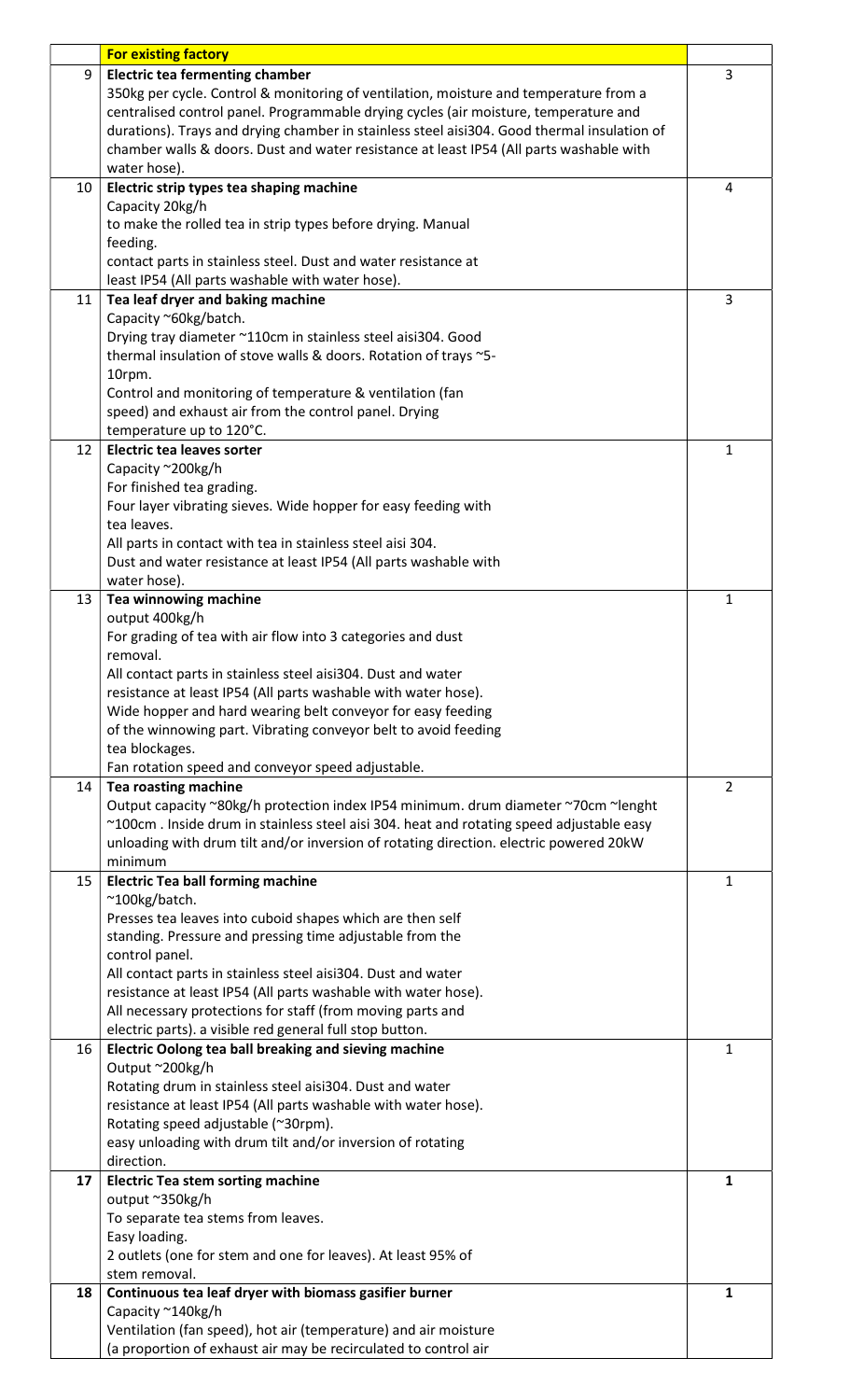|    | moisture) controlled from a centralised control panel. Drying                                |              |
|----|----------------------------------------------------------------------------------------------|--------------|
|    | temperature up to 120°C. Dust and water resistance at least                                  |              |
|    |                                                                                              |              |
|    | IP54 (All parts washable with water hose). Drying area (stainless                            |              |
|    | steel trays) ~25sqm, Hot air is provided to the drier by an indirect fired heater (provided) |              |
|    | working with wood, coal and any dried organic matters and controlled from the centralised    |              |
|    | control panel. With feed hopper or equivallent for easy manual feeding with biomass. long    |              |
|    | chimney for the evacuation of smoke.                                                         |              |
| 19 | Continuous inkjet coder                                                                      | $\mathbf{1}$ |
|    | 1 print head. 5 lines. Linear and 2D bar codes.                                              |              |
|    | Protection IP55, USB included.                                                               |              |
|    | User interface 10 inch color touchscreen                                                     |              |
|    | Complete with 5I of ink and 3m hard wearing conveyor (for                                    |              |
|    |                                                                                              |              |
|    | bags 20cm width). Speed 4.5m/s                                                               |              |
| 20 | Electric continuous heat shrink machine with conveyor                                        | 1            |
|    | for wrapping carton boxes about 50cm long.                                                   |              |
|    | Conveying speed 10m/min hence ~20 boxes/min                                                  |              |
|    | hard wearing and temperature resistant conveyor and conveyor                                 |              |
|    | rollers                                                                                      |              |
|    | programmable temperature and bconveyor speed.                                                |              |
|    | Protection IP54minimum                                                                       |              |
| 21 | Electric semi automatic strapping machine/Auto string sealing                                | 1            |
|    | machine                                                                                      |              |
|    |                                                                                              |              |
|    | Compatible for PP straps from 6 to 15mm. About 3sec/strap.                                   |              |
|    | Adjustable table height                                                                      |              |
|    | Safety switch under the table top                                                            |              |
|    | Adjustable weld-cooling time of 0 to 2 seconds                                               |              |
|    | Stainless steel housing and top plate aisi304                                                |              |
|    | complete with 8000m PP strap 10mm width.                                                     |              |
|    | <b>For Yangon Warehouse</b>                                                                  |              |
| 22 | Tea winnowing machine                                                                        | $\mathbf{1}$ |
|    | output 400kg/h                                                                               |              |
|    |                                                                                              |              |
|    | For grading of tea with air flow into 3 categories and dust                                  |              |
|    | removal.                                                                                     |              |
|    | All contact parts in stainless steel aisi304. Dust and water                                 |              |
|    | resistance at least IP54 (All parts washable with water hose).                               |              |
|    |                                                                                              |              |
|    | Wide hopper and hard wearing belt conveyor for easy feeding                                  |              |
|    | of the winnowing part. Vibrating conveyor belt to avoid feeding                              |              |
|    |                                                                                              |              |
|    | tea blockages.                                                                               |              |
|    | Fan rotation speed and conveyor speed adjustable.                                            |              |
| 23 | Electric automatic vertical tea packing machine                                              | $\mathbf{1}$ |
|    | 10 to 20 bags/min made from PP/PE, AI/PE, PE:AI/PE rolls. Bag                                |              |
|    | size: Width 50-60mm; Length 80-140mm                                                         |              |
|    | Integrated automation from bag picking, bag opening,                                         |              |
|    | weighing, filling, vacumming, sealing, and counting.                                         |              |
|    | Touchscreen interface                                                                        |              |
|    | protection index IP54mini. Contact parts in stainless steel                                  |              |
|    | AISI304.                                                                                     |              |
|    | <b>For New Factory</b>                                                                       |              |
|    |                                                                                              |              |
| 24 | Green tea fixation machine complete with biomass burner and                                  | $\mathbf{1}$ |
|    | leaf conveyor                                                                                |              |
|    | Output capacity 200kg/h.Inside drum in stainless steel aisi 304.                             |              |
|    | Heat, ventilation and rotating speed adjustable from a                                       |              |
|    | centralised control panel. Air moisture inside the fixation unit                             |              |
|    | controlled (combination of hot air inlet, ventilation and exhaust                            |              |
|    | air). Connected to a stainless steel aisi304 leaf conveyor belt                              |              |
|    | with wide hopper for easy loading of tea leaves. Dust and water                              |              |
|    | resistance at least IP54 (All parts washable with water                                      |              |
|    | hose). Hot air is provided to the fixation unit by an indirect fired                         |              |
|    | heater (provided) working with wood, coal and any dried                                      |              |
|    | organic matters and controlled from the centralised control                                  |              |
|    |                                                                                              |              |
|    | panel. With feed hopper or equivallent for easy manual feeding                               |              |
|    | with biomass. long chimney for the evacuation of smoke.                                      |              |
|    | All necessary protections for staff (from moving parts and                                   |              |
|    | electric parts). a visible red general full stop button                                      |              |
| 25 | <b>Electric tea roller and shaper</b>                                                        | $\mathbf{1}$ |
|    | stainless steel table and bowl. Bowl diameter ~350mm for a                                   |              |
|    | capacity up to 10kg/h                                                                        |              |
|    | manual feeding and manual pressure adjustment.                                               |              |
|    | Control panel with control/command of rotating speed and<br>rolling duration                 |              |